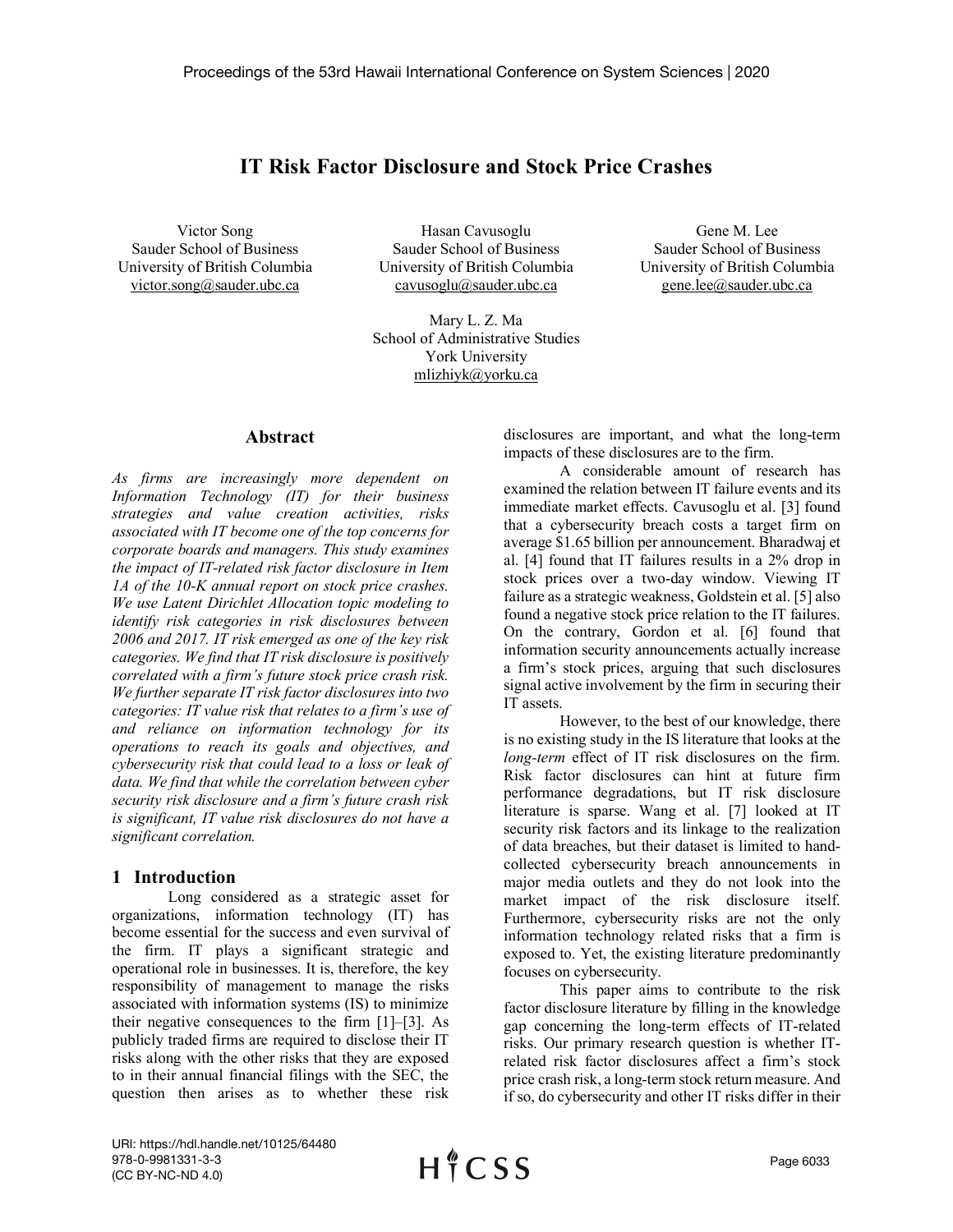impact? To answer our research question we use topic modeling techniques to identify IT risk disclosures in Item 1A in 10-K filings. We use the resource weaknesses perspective from strategic management literature as a theoretical guide to categorize the IT risk disclosures into IT value and IT cybersecurity risk disclosures.

We found that, consistent with our main hypothesis, IT risk factor disclosures are positively associated with the long-term stock price crash risk of the company. IT cybersecurity risk factors in particular were found to have a positive association with the crash risk, but IT value risk factors did not.

# **2 Stock Price Crash Risk**

Our paper focuses on stock price crash risk, which captures the chances of extreme negative returns in a firm's stock. Theoretically, stock price crashes are caused by managers withholding negative information about the firm and preventing that information from being made public. When the amount of negative information being stockpiled reaches a level that managers cannot withhold any longer, the bad news is released all at once, leading to a stock price crash [8]. The accounting literature investigates several determinants of crash risk, however, there is as yet no study that investigates the effect of IT risk factor disclosures on stock price crash risk.

# **3 Hypothesis Development**

Given the important role of IS/IT plays in day-to-day business operations and overall firm strategy in any contemporary organization, failures in a firm's IT adversely influence the firm's ability to achieve its business objectives and gain a competitive advantage. In any firm, IS implementations are initiated to deliver business value to the firm. However, there is always a risk that the firm may not be able to gain the intended benefits from the IS/IT, and investors are keenly aware of the risks associated with IT [9]. There are many causes of this risk, including implementation challenges, unmanaged complexity (scope creep), IT governance issues, or poorly specified project requirements to name a few. As previous studies have shown, there are severe consequences to a firm's stock price when IT risks materialize and an IT failure occurs [4], [5], [10].

We argue that, if an existing IT system or a newly implemented IT project has a significant risk of failure to achieve its performance goals and to deliver value to the firm, managers will attempt to hide the information from outside investors for as long as possible to avoid damage to the firm's value. This hoarding of bad news about the IT systems of a firm will eventually reach a tipping point, and the

information will be released to the market all at once and induce a stock price crash. The bubble "bursting" can occur when investors recognize that the expected progress has not been achieved for ongoing projects or intended performance improvements have not been delivered for the existing IT. The bad news could also be revealed to the market if the IT risk is materialized (e.g. the firm experienced a data breach) or an IT failure occurs (e.g., the firm experienced an IS/IT related outage). In this way, IT risk factors can be viewed as an early indicator for future bad news announcements related to a firm's information systems that cause stock price crashes. We postulate that, due to the requirements of the SEC to disclose any and all risk factors, IT-related risk factor disclosures in a firm's 10-K would cut through the veil of opacity and reveal that the firm's IS/IT may not deliver its intended business value or be well protected. Hence, we hypothesize:

*H1: IT-related risk factor disclosures are positively correlated with a firm's stock price crash risk.*

As discussed previously, IT has an inherent risk in failing to deliver its full value to the firm. A firm's inability to leverage its IT resource can cause the firm to fail to appropriate the intended value of IT, but not all IT failures can be explained through that theoretical lens. A firm can possess necessary competencies to implement IT systems successfully, derive value from its IT investments, and gain a competitive advantage as a result, while it may also fail to protect against cybersecurity attacks such as Denial-of-Service attacks. Additionally, a cyber attack may not always affect a firm's ability to operate, especially if only a data breach is involved; the subsequent news of the breach will certainly temporarily affect the company's market value and/or goodwill but will not affect the company's ability to function.

We point out these two distinct modes of failure and risks, thus we break down IT risk into two types: IT cybersecurity risk and IT value risk. First, IT value risk is the risk that the firm will not be able to realize the full-intended value of the IT systems. This risk *originates* from the firm's (lack of) skills and competencies in implementing and running an IT system and deriving its full-intended value. The lack of maturity in the firm's IT strategy, governance, and management processes is often to blame. Second, IT cybersecurity risk is any risk that the confidentiality, availability, or integrity of a firm's IT and data assets can be adversely affected, often through attacks from adversaries [11] and that causes harm to the firm's business objectives either through negative press or a loss of function of the firm's IT systems. Importantly, we differentiate the two types of IT risk based more so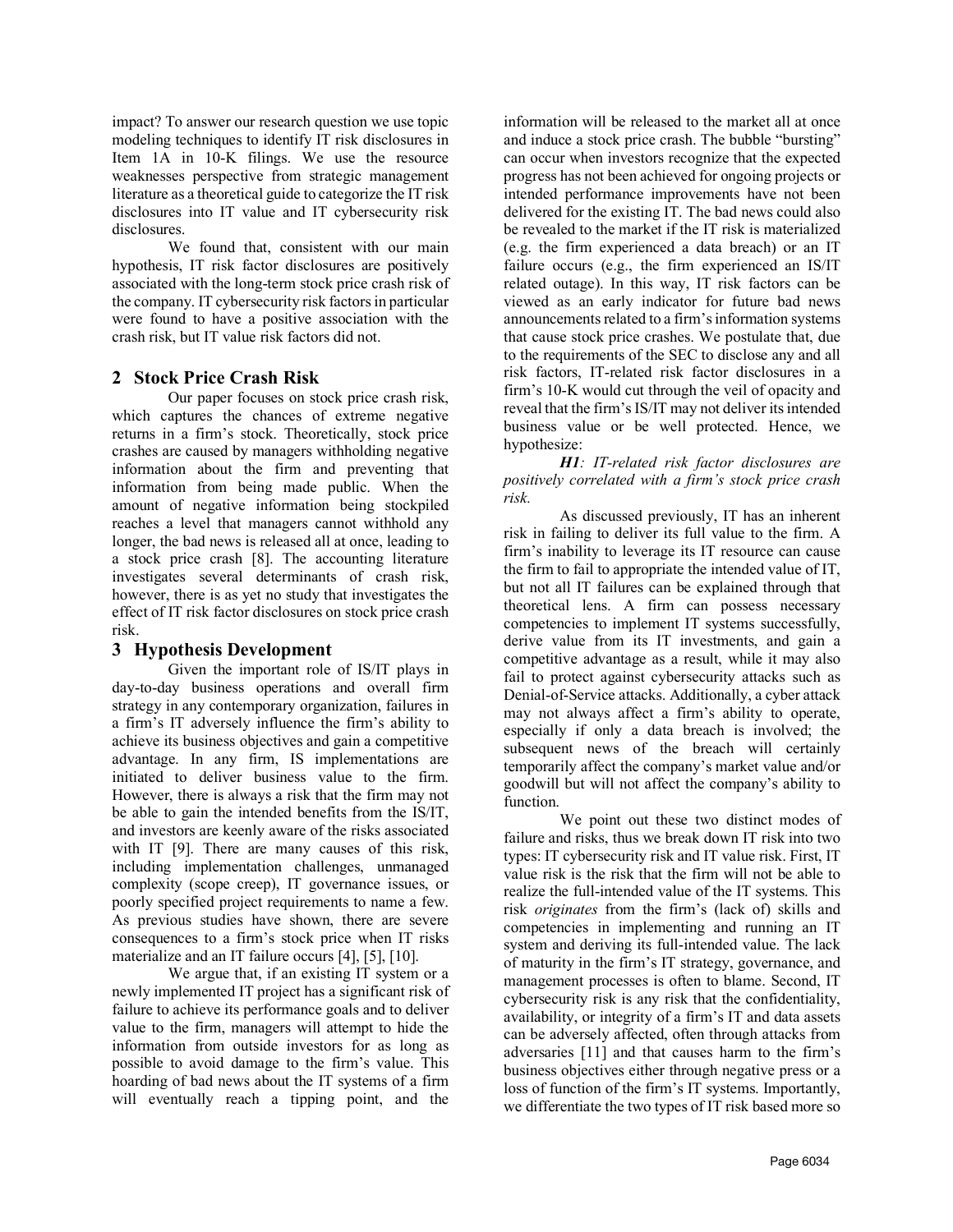on the *sources* of the risk rather than the impact on firm's operations when the risk is materialized.

We theorize that IT value risk disclosures will reflect the firm's inability to fully utilize their IT systems. That is, the more IT value risks the firm disclosures, the more informed the investors will be about the firm's increasing inability to capture the full value from their IT systems and the more informed the investors will be about the state of the firm's IS. The information that suboptimal IT/IS generates would be inaccurate, incomplete, or not timely. The managers and executives relying on the information from these systems would make suboptimal decisions, resulting in performance degradation and increasing the risk of a major stock price crash. Furthermore, as IS/IT is ingrained in all aspects of businesses, suboptimal IS/IT would cause inefficiencies in the business processes, resulting in further performance degradation. Thus, we postulate that:

#### *H1a: IT value risk disclosures are positively correlated with a firm's stock price crash risk.*

Vulnerabilities in IS/IT that an organization possesses are liability for the firm. Malicious internal users and external hackers would exploit these vulnerabilities. We argue that IT cybersecurity risk disclosures will reflect the firm's lack of protection for their IT assets from cybersecurity risks. That is, the more cybersecurity risks the firm disclosures, the more informed the investors will be about the firm's increasing inability to protect its IT infrastructure and underlying key business data. Hence, we posit that:

*H1b: IT cybersecurity risk disclosures are positively correlated with a firm's stock price crash risk.*

# **4 Data Collection**

 $\overline{a}$ 

We collect and analyze the data on U.S. publicly traded firms to examine the relationship between risk factor disclosure and stock price crash risk. We obtain risk factor disclosures from Item 1A of Form 10-K annual reports filed by publicly traded companies to the U.S. Securities and Exchange Commission (SEC). The SEC mandated companies to include Item 1A in their 10-K filings since December 2005. Hence, our data sample includes 10-K filings submitted from December 2005 to July 2017. We collected 96,223 annual reports with reporting periods ranging from fiscal year 2005 to fiscal year 2016.

To extract IT-related risk factor disclosures from the annual reports, we wrote a heuristic algorithm

that uses the HTML structure of a 10-K filing to identify and collect individual risk factors in Item 1A of the filing. Specifically, the algorithm parses the HTML filing and builds a Document Object Model (DOM) of the filing. Using this algorithm, we managed to extract 1.72 million risk factors from 62,324 10-K filings. Overall, risk factors were extracted from 85.864.8% of all available 10-K filings in our sample period.

#### **Figure 1. Percentage of Risk Factor Disclosures in Item 1A that are IT Related for Years 2005 to 2017**



We use latent Dirichlet allocation (LDA) [12] to extract 40 risk factor topics from our corpus of 1.72 million risk factors. We used a model fitness statistic commonly used in the topic modeling literature called the perplexity score to tune our number of topics. We manually labeled the 40 topics according to the words with the highest word weights for each topic and identified one risk factor topic that was IT related. The LDA algorithm assumes a generative process through which each document in corpus was created. In particular, each document is characterized as random mixture over latent topics and each topic is characterized by a distribution over all the words in the corpus. The LDA algorithm reverse engineers the generative process and results in document-topic distribution matrix and topic-word distribution matrix. Using the topic weights of each risk factor (i.e. a row in the first matrix)<sup>1</sup>, we identified 30,987 IT related risk factors.

Consistent with the strategic management literature [13] , our theory postulated that there are two distinct broad classes of IT-related risk. To identify IT

<sup>&</sup>lt;sup>1</sup> If a topic has the highest weight, the risk factor is considered to be related to the corresponding topic and that topic only. We used other cut-off values of

<sup>0.05</sup> and 0.1 (in which case a risk factor can have multiple topics) and our qualitative results have not changed.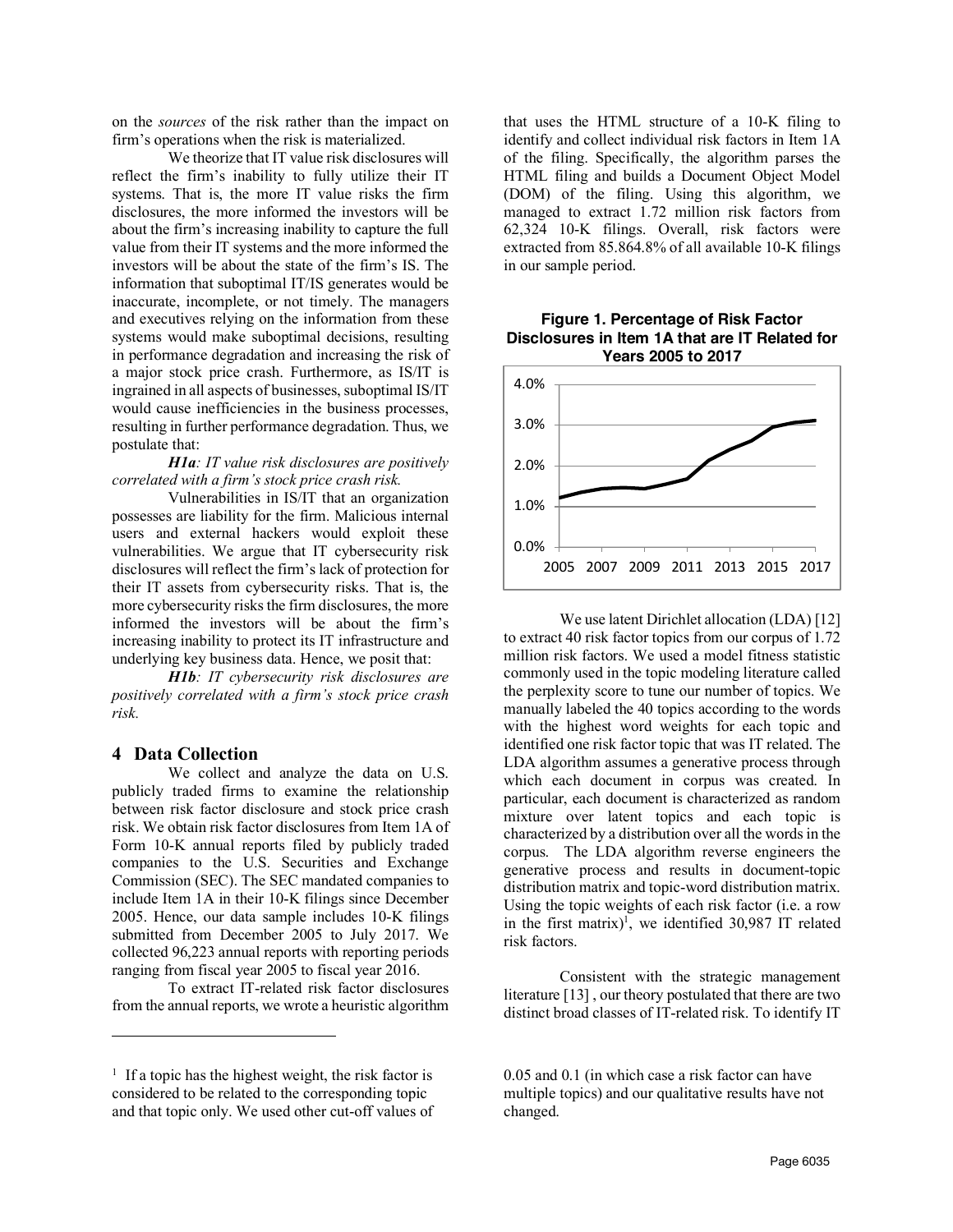value and IT cybersecurity risk factor disclosures from 10-K reports, we run another LDA again using the 30,987 IT related risk factors as a corpus. We specified a 5-topic LDA model and manually mapped each topic to either IT value related or IT cybersecurity related according to the top keywords in the topic. Each IT risk factor was classified as an IT value risk factor or IT cybersecurity risk factor according to a simple majority of the sum of its topic weights belonging to IT value or IT cybersecurity, respectively, and we plot the proportion of IT value risk factors and IT cybersecurity risk factors disclosed per year in Figure 2 below.

**Figure 2 Number of IT Cybersecurity Risk Factors and IT Value Risk Factors as a Percentage of Total IT-Related Risk Factor Disclosures**



We obtain firm-related data from Compustat and stock return data from CRSP. After excluding observations with missing data, our final dataset includes 11,857 unique firms across 30,347 firm-year observations.

#### **5 Dependent and Independent Variables**

Our main independent variables are related to the risk disclosures. We used the topic of each risk factor disclosure found in the 10-K document to calculate the risk disclosure variables of interest for each firm year observation. Subscripts *i* and *t* denote the 10-K filing for firm *i* in year *t*. IT risk disclosure (i.e., *ITRFDit*) is the count of risk factors associated with the IT topic (i.e., topic 24), found in the 10-K filing for firm *i* in year *t*. Each risk topic disclosure (i.e.,  $RFTOPIC_{it}^{n}$  where  $n \in [1,40]$ ) is the count of risk factors associated with topic *n*. When the model of interest aims to disentangle the impacts of different classes of IT risk, we used IT risk topic assignment. In particular, IT value risk disclosure (i.e., *ITPERFORM<sub>it</sub>*) and IT cybersecurity risk disclosure  $(i.e., \textit{ITSECURITY}_{it})$  are obtained as the counts of IT

value risk factors and IT cybersecurity risk factors disclosed in the 10-K filing for firm *i* in year *t*.

Our dependent variable is *CRASHit+*<sup>1</sup> and it refers to the stock price crash risk for the one-year window following firm *i* filing a 10-K in year *t*. Following prior studies on crash risk [8], [14]–[17], we use the negative skewness of abnormal daily stock return (i.e., *NCSKEW*) as our stock price crash risk measure. Theoretically, the use of negative skewness as a measure for stock price crash risk stems from the dual observation that large movements in the market tend to be negative rather than positive, giving stock returns a negative skew and that volatility tends to go up with negative returns. Additionally, high volatility leads to a high-risk premium, which impairs the impact of good news while enhancing the impact of bad news. Crash risk is linked to negative skewness based on the notion that volatility is a proxy for the intensity of investors' disagreement about a firm and that during periods of high disagreement, bearish investors are likely to be at an information advantage [14]. We obtain control variables from Compustat and also include the number of total risk factors disclosed, *NUMRFit*, as a control variable as well as year and industry dummies.

# **6 Model**

Our first hypothesis is intended to answer if IT risk factor disclosures in general have any correlation with a firm's stock price crash risk. We run the following OLS regression model to test H1.

$$
CRASH_{it+1} = \beta_0 + \beta_1 ITRFD_{it} + \text{Controls} + \epsilon_{it} (1)
$$

where  $ITRFD_{it}$  is the count of IT-related risk factor disclosures found in Item 1A for firm *i* in fiscal year *t*, and *CRASHit+*<sup>1</sup> refers to our crash risk measure.

*Controls* includes the following control variables for determinants of crash risk identified in previous studies: firm size for firm *i* at the fiscal yearend *t*, *SIZEit*; book-to-market ratio for firm *i* at the fiscal year-end *t*, *BMit*; stock return momentum for firm *i* in the fiscal year-end *t*, *MOMit*; abnormal trading volume for firm *i* in the fiscal year-end *t*, *ABVOLit*; stock return volatility of volume for firm *i* in the fiscal year *t*, *SIGMAit*; leverage ratio of firm *i* at the fiscal year-end  $t$ ,  $LEV_{it}$ ; return over assets for firm  $i$  in the fiscal year *t*, *ROAit*; earnings volatility for firm *i* in the fiscal year *t*, *ROA\_STDit*; operating cycle of firm *i* in the fiscal year *t*, *OCit*; and sales growth of for firm *i* in the fiscal year  $t$ ,  $SG_{it}$ . In all regressions, we also include in our controls dummies for industry using the Fama-French 12 industry classification and dummies for fiscal years 2005 to 2016. When the aim is to disentangle impacts of different classes of IT related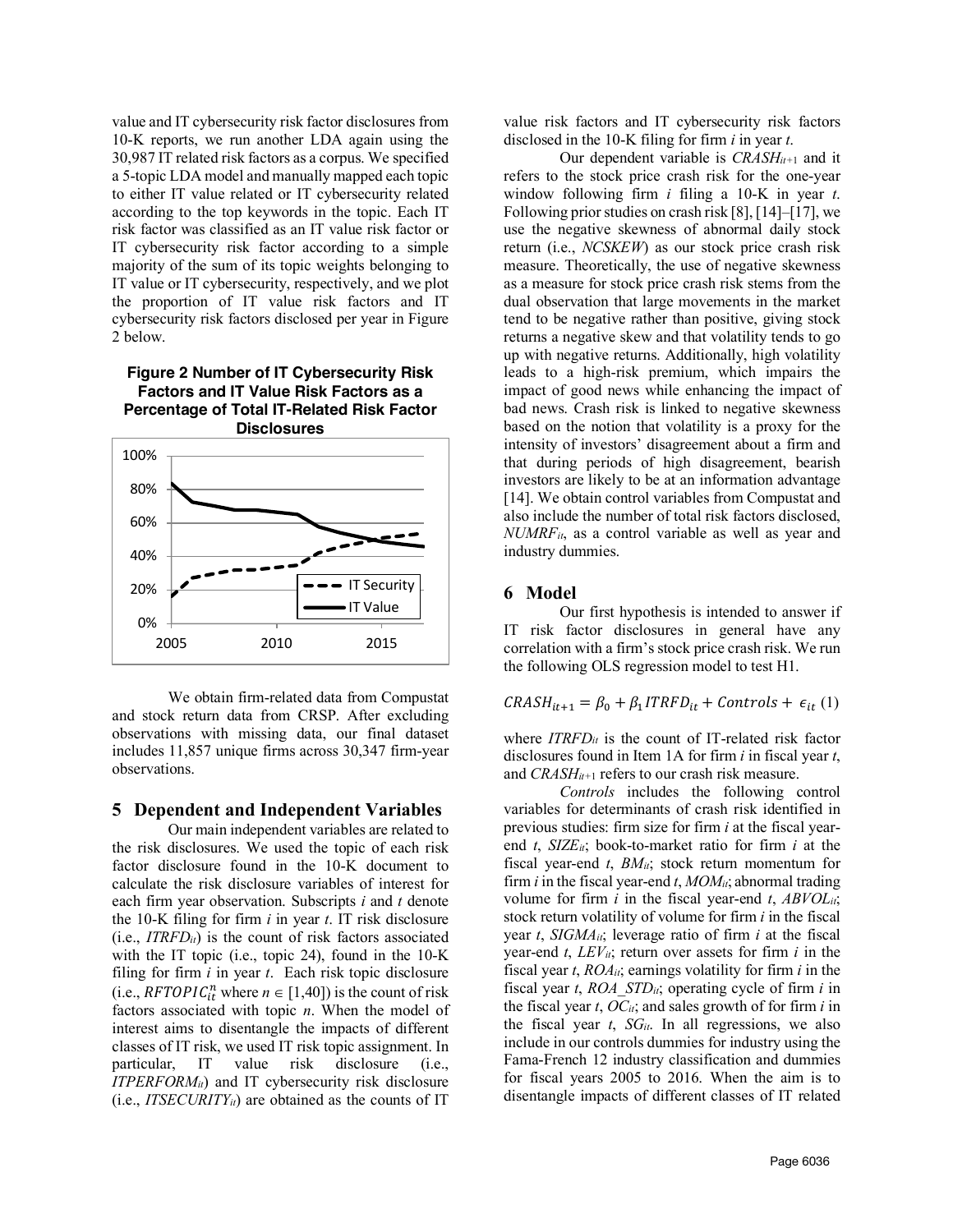risk disclosures and stock price crash risk, we used the following OLS regression model:

$$
CRASH_{it+1} = \beta_0 + \beta_1 I TPERFORM_{it} +
$$
  
\n
$$
\beta_2 I T SECURITY_{it} + \beta_3 I T PERFORM_{it} *
$$
  
\n
$$
ITSECURITY + Controls + \epsilon_{it}
$$
 (2)

where *ITPERFORM<sub>it</sub>* and *ITSECURITY<sub>it</sub>* refer to the measures for IT value risk disclosure and cybersecurity risk factor disclosure in Item 1A of a 10- K annual report for firm *i* in fiscal year *t*, respectively. We used the same *Controls* and *CRASH* in Equation (1).

#### **7 Results**

# **7.1 Effects of IT Risk Factor Disclosure**

| Table 1. Effects of IT Risk Disclosure on |
|-------------------------------------------|
| <b>Stock Price Crashes</b>                |

|                         | Coefficient | [t-stat]      |
|-------------------------|-------------|---------------|
| Intercept               | 0.630       | $[4.75]$ ***  |
| <b>ITRFD</b>            | 0.069       | $[6.52]$ ***  |
| <b>SIZE</b>             | 0.007       | [0.91]        |
| RM                      | 0.060       | $[3.72]$ ***  |
| <b>MOM</b>              | $-0.409$    | $[-6.55]$ *** |
| <b>SIGMA</b>            | $-7.875$    | $[-5.70]$ *** |
| <b>ABVOL</b>            | 0.003       | $[2.39]$ **   |
| ROA                     | $-0.147$    | $[-2.10]$ **  |
| ROA STD                 | 0.000       | $[6.32]$ ***  |
| LEV                     | $-0.017$    | $[-0.26]$     |
| SG                      | 0.000       | $[-0.74]$     |
| ОC                      | 0.000       | $[-0.03]$     |
| <b>Industry Dummies</b> | Yes         |               |
| <b>Year Dummies</b>     | Yes         |               |
| Obs.                    | 30347       |               |
| $R^2$                   | 0.0445      |               |

H1 is concerned with whether IT risk factor disclosures in general have any effect on a firm's stock price crash risk. To test this, we regressed the number of IT-related risk factors disclosed against the crash risk measures following Equation (1). We run the regression on the crash risk measure (i.e.,  $NCSKEW_{it+1}$ ). The regression results are found in **Error! Reference source not found.** and show that IT-related risk factor disclosures are significantly positively related to stock price crash risk for the oneyear window following the release of a 10-K annual report. The coefficient (*t*-statistic) for *ITRFDit* is 0.069 (6.52).

One concern might be that the result that IT related risk factor disclosure is associated the higher stock price crash risk can be affected by the other risk factor disclosures. As a robustness check, we ran the same regression but included the counts of the other 39 risk factor topics into the model specified in (1). That is:

$$
CRASH_{it+1} = \beta_0 + \sum_{n=1}^{40} \beta_n RFTOPIC_{it}^n +
$$
  
Controls +  $\epsilon_{it}$  (3)

where  $RFTOPIC_{it}^{n}$  refers to the count of risk factors of topic *n* for firm *i* in year *t*.  $RFTOPIC^{24}_{it}$  is equivalent to *ITRFDit*. The regression results are found in Table 2 and show that the significant coefficient in Model (1) reported in Table 1 remained significant even after controlling for all other risk factor topics.

**Table 2. Effects of All Risk Disclosure types on Stock Price Crashes**

|                         | Coefficient | [t-stat]      |  |
|-------------------------|-------------|---------------|--|
| Intercept               | 0.666       | $[4.85]$ ***  |  |
| <b>RFTOPICI</b>         | 0.042       | $[3.85]$ ***  |  |
|                         |             |               |  |
| RFTOPIC24 (ITRFD)       | 0.058       | $[4.66]$ ***  |  |
|                         |             |               |  |
| <i>RFTOPIC40</i>        | $-0.008$    | $[-0.88]$     |  |
| SIZE                    | 0.004       | [0.56]        |  |
| BМ                      | 0.067       | $[4.04]$ ***  |  |
| MOM                     | $-0.407$    | $[-6.49]$ *** |  |
| <i>SIGMA</i>            | $-8.223$    | $[-5.80]$ *** |  |
| <i>ABVOL</i>            | 0.002       | $[1.89]*$     |  |
| ROA                     | $-0.144$    | $[-1.97]**$   |  |
| <i>ROA STD</i>          | $0.000\,$   | $[6.75]$ ***  |  |
| LEV                     | $-0.034$    | $[-0.46]$     |  |
| SG                      | 0.000       | $[-0.42]$     |  |
| ОC                      | $-0.004$    | $-0.25$ ]     |  |
| <b>Industry Dummies</b> | Yes         |               |  |
| <b>Year Dummies</b>     | Yes         |               |  |
| Obs.                    | 30347       |               |  |
| $R^2$                   | 0.0627      |               |  |

# **7.2 Cybersecurity and IT Value Risk Disclosures**

To examine the relation between IT risk disclosures on stock price crash risk more closely, we look at IT value risk disclosures and IT cybersecurity risk disclosures separately and measure their effect on a firm's stock price crash risk. We followed Equation (2) in regressing the number of IT cybersecurity and IT value risks disclosed against the stock price crash risk and the results are reported in Table 3. The coefficient ( $t$ -statistic) for *ITSECURITY<sub>it</sub>* is  $0.051$ (2.20), indicating that IT cybersecurity related disclosures are significantly and positively correlated with a firm's stock price crash risk in the one year following such a disclosure. However, the coefficient for *ITPERFORMit* is not significant. This is not in line with our theoretical expectation.

We believe that differential effects can be explained by how much risks are within the control of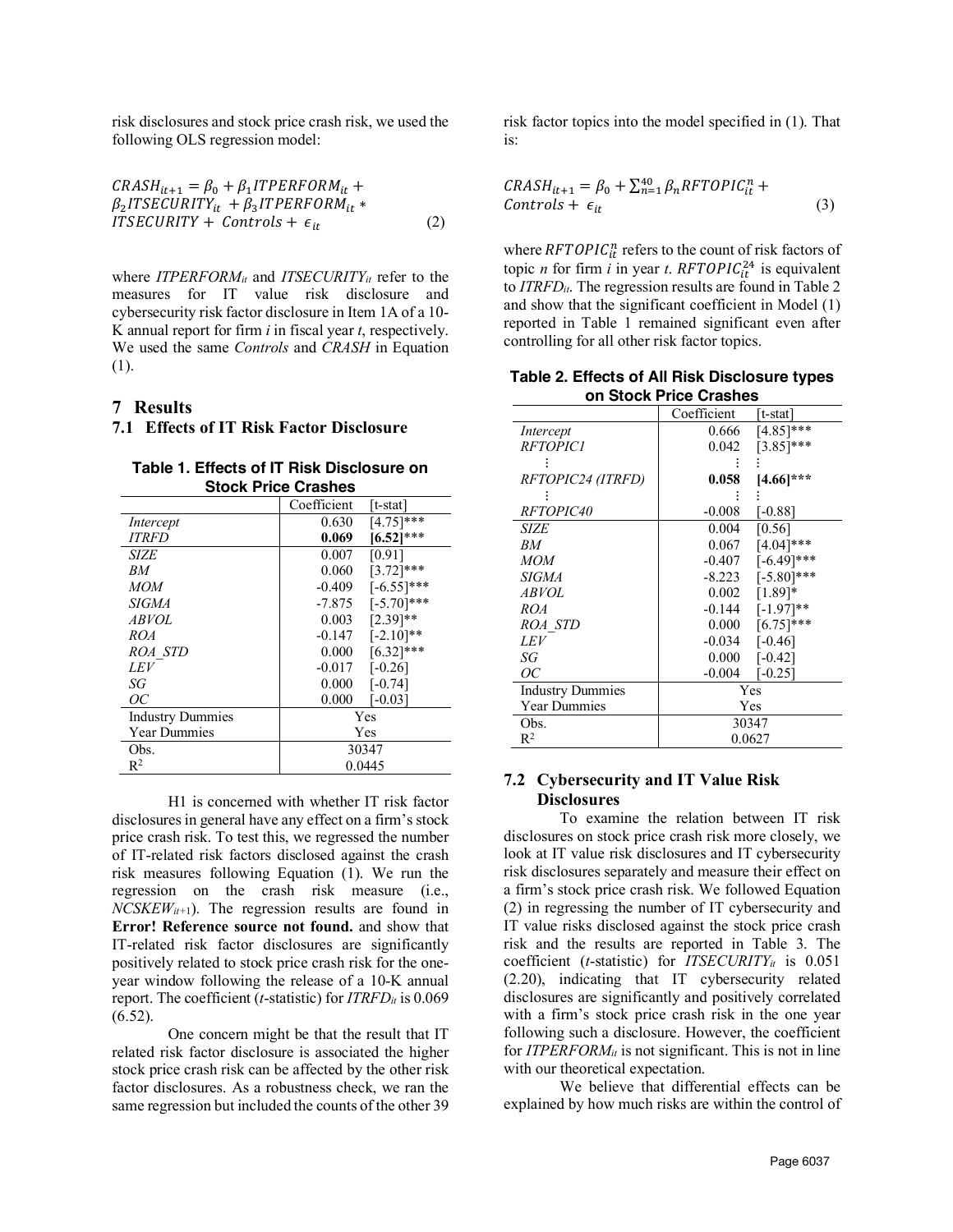the companies. Since IT value creation is within the purview of the leadership and management teams of the companies, the market can interpret the IT value risk as a risk of doing business. This is also consistent with organizational errors notion of [18] that avoiding an organizational error is "a hygiene or parity factor" not a source of competitive advantage. Since cyber security is often characterized as an arm race between security practitioners and malicious actors [19], even if the organization investments in security technologies to bring the cyber risk to an acceptable level, the ability of the firm to deal with the constantlyevolving vulnerabilities and attack vectors deteriorates very quickly. Therefore, cybersecurity risk disclosure can be viewed as an admission of deteriorating conditions of the cybersecurity risks that the firm is exposed to beyond the acceptable level.

| Table 3. Effects of IT Value Risk Disclosure |
|----------------------------------------------|
| and IT Security Risk Disclosure on Stock     |
| <b>Price Crashes</b>                         |

|                             | Coefficient | t-stat                |
|-----------------------------|-------------|-----------------------|
|                             | 0.627       | $[4.76]$ ***          |
| Intercept                   |             |                       |
| <b>ITPERFORM</b>            | 0.032       | [0.86]                |
| <b>ITSECURITY</b>           | 0.051       | $[2.20]**$            |
| <b>ITPERFORM*ITSECURITY</b> | $-0.028$    | $[-0.82]$             |
| SIZE                        | 0.008       | [1.08]                |
| RM                          | 0.053       | $[3.29]$ ***          |
| <b>MOM</b>                  | $-0.411$    | $[-6.56]$ ***         |
| <b>SIGMA</b>                | $-8.049$    | $[-5.81]$ ***         |
| <i>ABVOL</i>                | 0.003       | $[2.51]$ ***          |
| ROA                         | $-0.130$    | $[-1.85]*$            |
| <i>ROA STD</i>              | 0.000       | $[5.79]$ ***          |
| LEV                         | $-0.081$    | $[-1.23]$             |
| SG                          | 0.000       | [-0.89]               |
| ОC                          | $-0.009$    | $[-0.62]$             |
| <b>NUMRF</b>                | 0.004       | $4.90$ <sup>***</sup> |
| <b>Industry Dummies</b>     | Yes         |                       |
| <b>Year Dummies</b>         | Yes         |                       |
| Obs.                        | 30347       |                       |
| $R^2$                       | 0.0434      |                       |

# **8 Conclusion**

In this study, we investigated the long-term effect of IT-related risk factor disclosures in 10-K filings. We documented that IT cybersecurity disclosures specifically have a significant relation with a firm's crash risk in the one-year window after the disclosure. This result supports but does not prove the notion that IT risk factors reflect the liability of a firm, which later materializes as an IT failure/issue that causes a severe stock price drop. Altogether, we provided supporting empirical evidence that risk disclosures are not boilerplate and contain relevant information about a firm's long-term performance. This study also advanced our understanding by separating IT-related risk into two categories – IT value risk and IT

cybersecurity risk – and shows that the latter type of risk disclosure is associated with stock price crashes. We also make methodological contributions by providing a framework for conducting textual analysis on risk factors contained in 10K annual reports and by providing Java and Python source code to aid future researchers in extracting risk factors.

# **9 Bibliography**

- [1] M. Benaroch and A. Chernobai, "Operational IT Failures, IT Value Destruction, and Board-Level IT Governance Changes," *MIS Q.*, 2017.
- [2] A. Masli, V. J. Richardson, M. Weidenmier Watson, and R. W. Zmud, "Senior Executives' IT Management Responsibilities: Serious IT-Related Deficiencies and CEO/CFO Turnover," *MIS Q.*, 2016.
- [3] H. Cavusoglu, B. Mishra, and S. Raghunathan, "The Effect of Internet Security Breach Announcements on Market Value: Capital Market Reactions for Breached Firms and Internet Security Developers," *Int. J. Electron. Commer.*, vol. 9, no. 1, pp. 70–104, 2004.
- [4] A. Bharadwaj, M. Keil, and M. Mähring, "Effects of information technology failures on the market value of firms," *J. Strateg. Inf. Syst.*, 2009.
- [5] J. Goldstein, A. Chernobai, and M. Benaroch, "An Event Study Analysis of the Economic Impact of IT Operational Risk and its Subcategories," *J. Assoc. Inf. Syst.*, 2011.
- [6] B. L. A. Gordon, R. H. Smith, and M. P. Loeb, "Market Value of Voluntary Disclosures Concerning Information Security," *MIS Q.*, vol. 34, no. 3, pp. 567–594, 2010.
- [7] T. Wang, K. N. Kannan, J. R. Ulmer, T. Wang, K. N. Kannan, and J. R. Ulmer, "The Association Between the Disclosure and the Realization of Information Security Risk Factors," *Inf. Syst. Res.*, vol. 24, no. 2, pp. 201–218, 2012.
- [8] S. C. Myers and L. Jin, "R-Squared Around the World: New Theory and New Tests," 2004.
- [9] S. Dewan and F. Ren, "Risk and return of information technology initiatives: Evidence from electronic commerce announcements," *Inf. Syst. Res.*, 2007.
- [10] K. Kannan, J. Rees, and S. Sridhar, "Market" Reactions to Information Security Breach Announcements: An Empirical Analysis," *Int. J. Electron. Commer.*, vol. 12, no. 1, pp. 69–91,